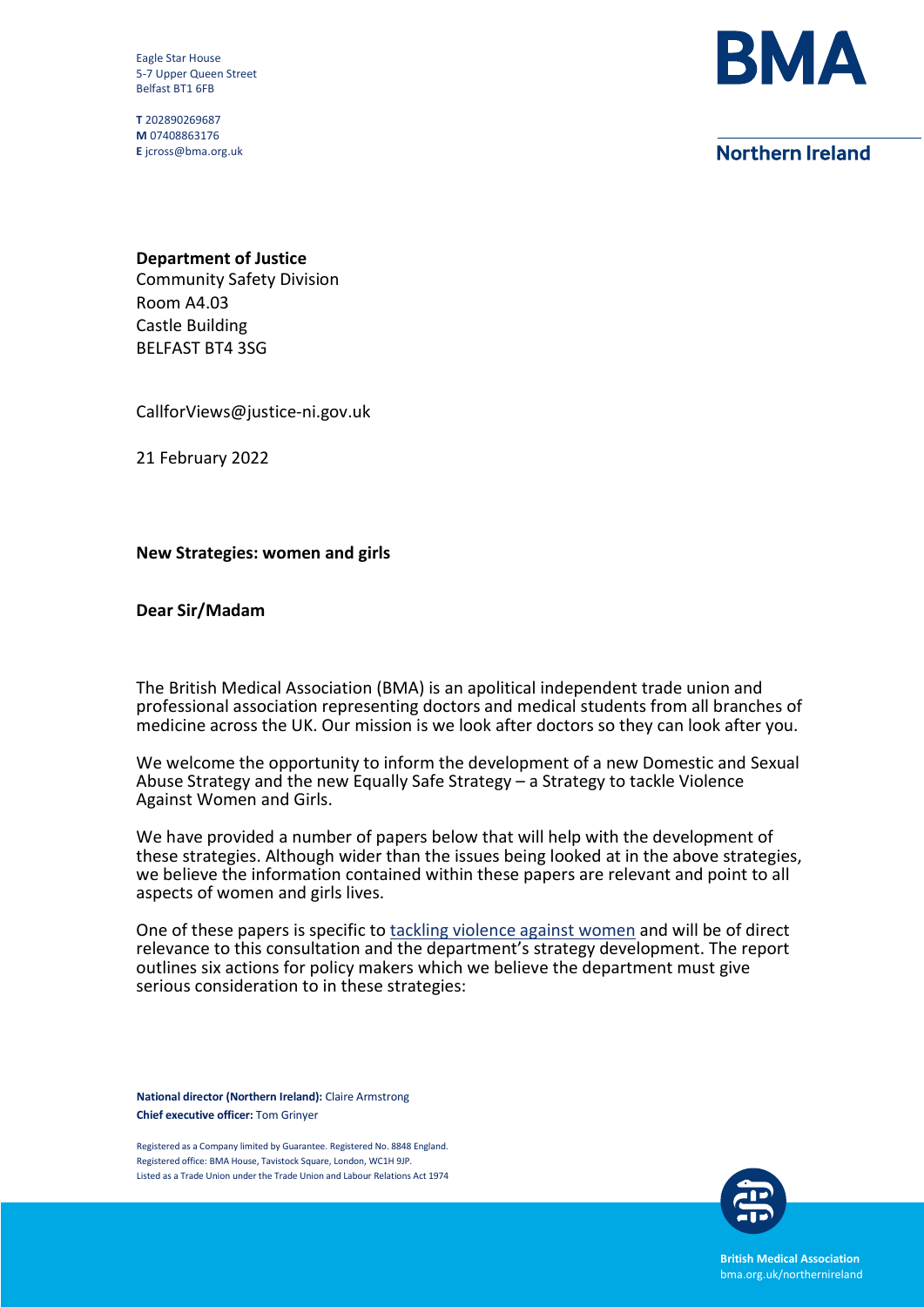

- Focus should continue to be expanded to all forms of violence against women and not
- solely on domestic violence and abuse.
- Funding arrangements should recognise the resources required for responding to chronic health care needs.
- There is a particular challenge around responding to the scale of non-recent sexual abuse.
- Increased confidence is needed around multi-agency working and information sharing including referrals into the MARAC process.
- Awareness of violence against older women needs to be increased and ageist assumptions should be challenged through training. General training on violence against women should include older women as case examples.
- More focused attention on perpetrators of violence and abuse is needed.

Additionally, it must be addressed that the UK health and care system has been designed around the needs of just half the population. Men have historically been treated as the default patient in medical research and clinical practice, while women's healthcare needs have been marginalised and stigmatised. Strong action is needed to ensure that women's needs are placed at the centre of their health and care.

#### BMA responded to the Department of Health and Social Care Women's Health Strategy: Call for Evidence. In this we outlined our vision for women's health and provided evidence for areas in which women's health and care can be improved. We recommend that the UK Women's Health Strategy must ensure that:

- 1. All women, particularly those who have historically been marginalised, can access healthcare without fear of stigmatisation. The design and provision of health and care services should take the needs of all women into consideration.
- 2. The quality and accessibility of information on women's health is improved through broader teaching on women's health in medical training and curricula and evidence-based sex and relationships education.
- 3. Women have access to high quality sexual and reproductive healthcare, maternity services, and other women's health services.
- 4. Women's health is maximised in the workplace through occupational health and wellbeing support, and improved support for pregnancy and parental leave, menstrual health, and menopause.
- 5. Women are included in clinical research.
- 6. Steps are taken to understand and respond to the impacts of COVID-19 on women's health. We acknowledge that not only individuals who identify as women require access to services traditionally designated as women's health services. These services must be appropriate, inclusive, and sensitive to the needs of individuals whose gender identity does not align with the sex they were assigned at birth.

In addition, BMA has produced a series of reports on preventing and improving the physical and mental health of women in the UK and the links are below.

- Health inequalities and women addressing unmet needs
- Addressing unmet needs in women's mental health